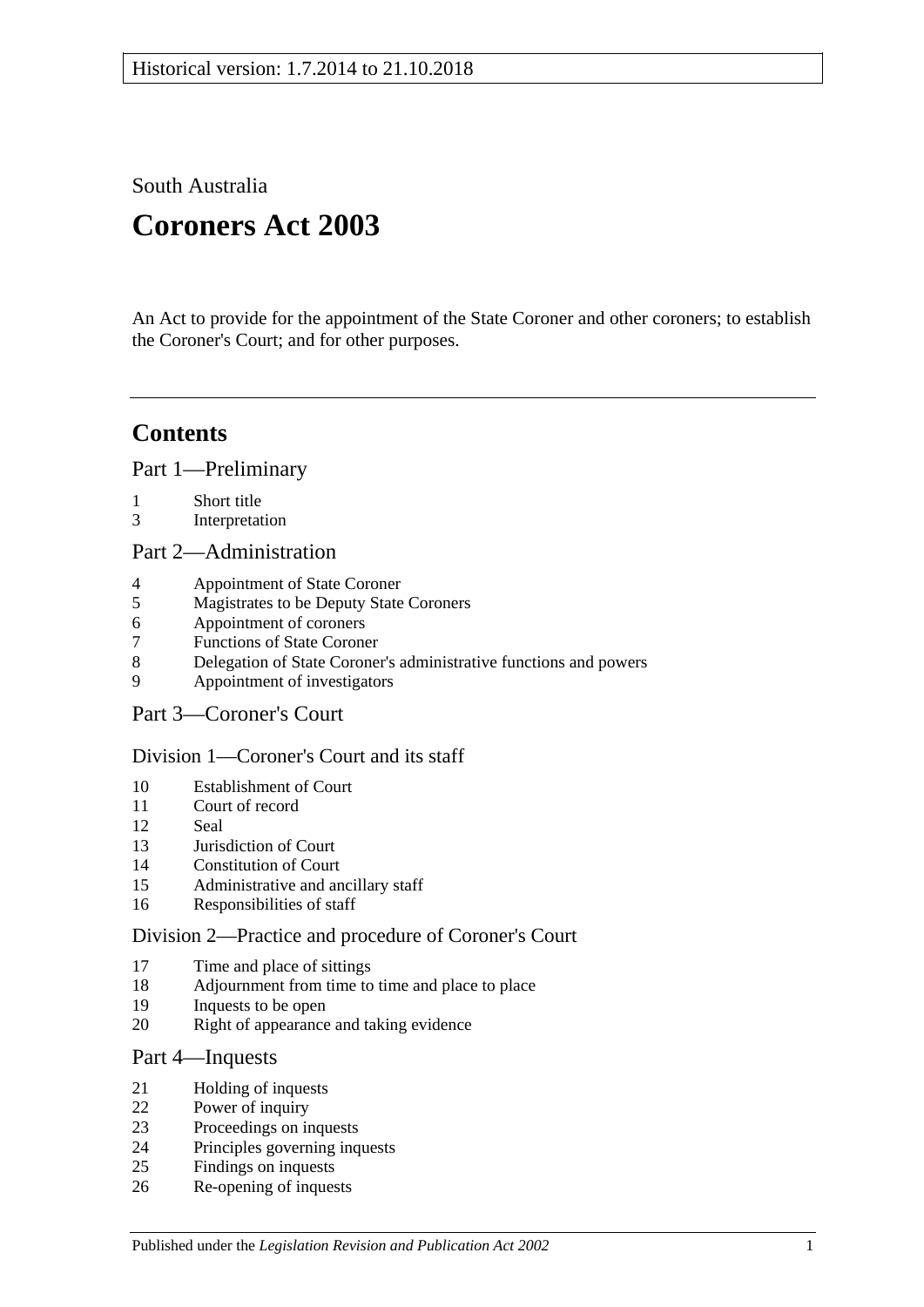27 [Appeals from findings made on inquests](#page-11-1)

### [Part 5—Reporting of deaths](#page-12-0)

- 28 [Reporting of deaths](#page-12-1)<br>29 Finding to be made
- [Finding to be made as to cause of notified reportable death](#page-12-2)

#### [Part 6—Miscellaneous](#page-12-3)

- 30 [Order for removal of body for interstate inquest](#page-12-4)
- 31 [State Coroner or Court may provide assistance to coroners elsewhere](#page-13-0)
- 32 [Authorisation for disposal of human remains](#page-13-1)
- 33 [Immunities](#page-13-2)
- 34 [Confidentiality](#page-13-3)
- 35 [Coroners may not be called as](#page-13-4) witnesses
- 36 [Punishment of contempts](#page-14-0)
- 37 [Accessibility of evidence etc](#page-14-1)
- 38 [Provision of information derived from Court records etc](#page-14-2)
- 39 [Annual report](#page-15-0)
- 40 [Miscellaneous provisions relating to legal process](#page-15-1)
- 41 [Service](#page-15-2)
- 42 [Rules of Court](#page-15-3)
- 43 [Regulations](#page-15-4)

#### [Schedule—Transitional provisions](#page-16-0)

#### Part 16—Transitional provisions

25 [Transitional provisions](#page-16-1)

[Legislative history](#page-17-0)

#### <span id="page-1-0"></span>**The Parliament of South Australia enacts as follows:**

# **Part 1—Preliminary**

#### <span id="page-1-1"></span>**1—Short title**

This Act may be cited as the *Coroners Act 2003*.

#### <span id="page-1-2"></span>**3—Interpretation**

(1) In this Act, unless the contrary intention appears—

*anaesthetic* means a local or general anaesthetic, and includes the administration of a sedative or analgesic;

*body* of a dead person means the whole, or any part, of the body (whatever its physical state may be);

*coroner* means—

- (a) the State Coroner; or
- (b) a Deputy State Coroner; or
- (c) any other coroner appointed under [Part 2;](#page-4-0)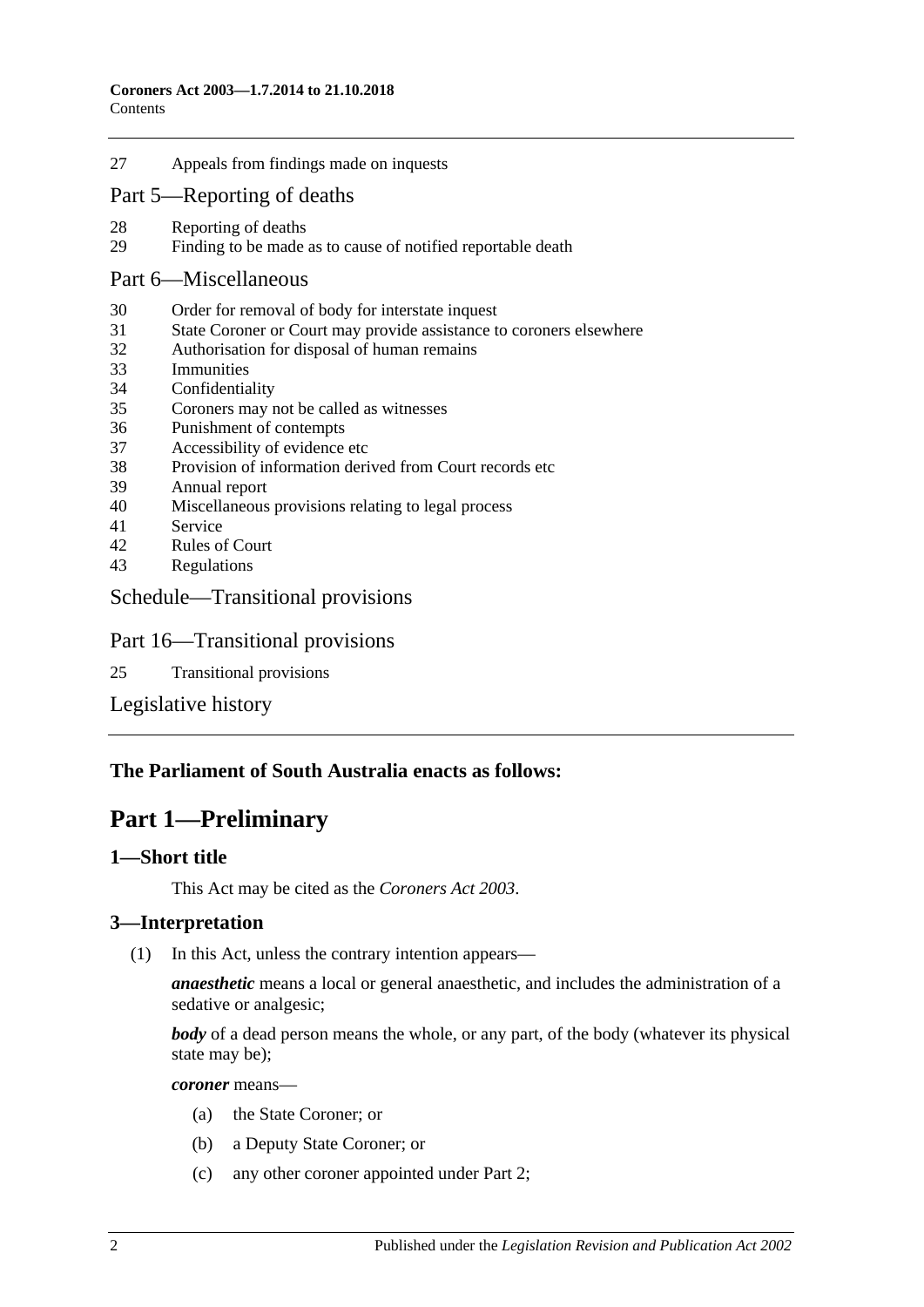*Coroner's Court* or *Court* means the Coroner's Court of South Australia;

*corresponding authorisation*, in relation to the body of a dead person, means an authorisation under a corresponding law by a coroner (within the meaning of that corresponding law) that corresponds to an authorisation—

- (a) for the release of the body of the dead person from the control of the coroner; or
- (b) for the disposal of human remains in respect of the body of the dead person;

#### *corresponding law* means—

- (a) the *Coroners Act 1997* (Australian Capital Territory);
- (b) the *Coroners Act 2009* (New South Wales);
- (c) the *Coroners Act* (Northern Territory);
- (d) the *Coroners Act 2003* (Queensland);
- (e) the *Coroners Act 1995* (Tasmania);
- (f) the *Coroners Act 2008* (Victoria);
- (g) the *Coroners Act 1996* (Western Australia);

<span id="page-2-1"></span>*death in custody* means the death of a person where there is reason to believe that the death occurred, or the cause of death, or a possible cause of death, arose, or may have arisen, while the person—

- (a) was being detained in any place within the State under any Act or law, including any Act or law providing for home detention (and, for the purposes of this paragraph, a detainee who is absent from the place of his or her detention but is in the custody of an escort will be regarded as being in detention, but not otherwise); or
- <span id="page-2-0"></span>(b) was in the process of being apprehended or was being held—
	- (i) at any place (whether within or outside the State)—by a person authorised to do so under any Act or law of the State; or
	- (ii) at any place within the State—by a person authorised to do so under the law of any other jurisdiction; or
- (c) was evading apprehension by a person referred to in [paragraph](#page-2-0) (b); or
- (d) was escaping or attempting to escape from any place or person referred to in [paragraph](#page-2-1) (a) or [\(b\);](#page-2-0)

#### *Deputy State Coroner*—see [section](#page-4-2) 5;

*investigator* means—

- (a) a police officer; or
- (b) a person appointed under this Act to be an investigator;

*legal practitioner* has the same meaning as in the *[Legal Practitioners Act](http://www.legislation.sa.gov.au/index.aspx?action=legref&type=act&legtitle=Legal%20Practitioners%20Act%201981) 1981*;

*medical practitioner* means a person registered under the *Health Practitioner Regulation National Law* to practise in the medical profession (other than as a student);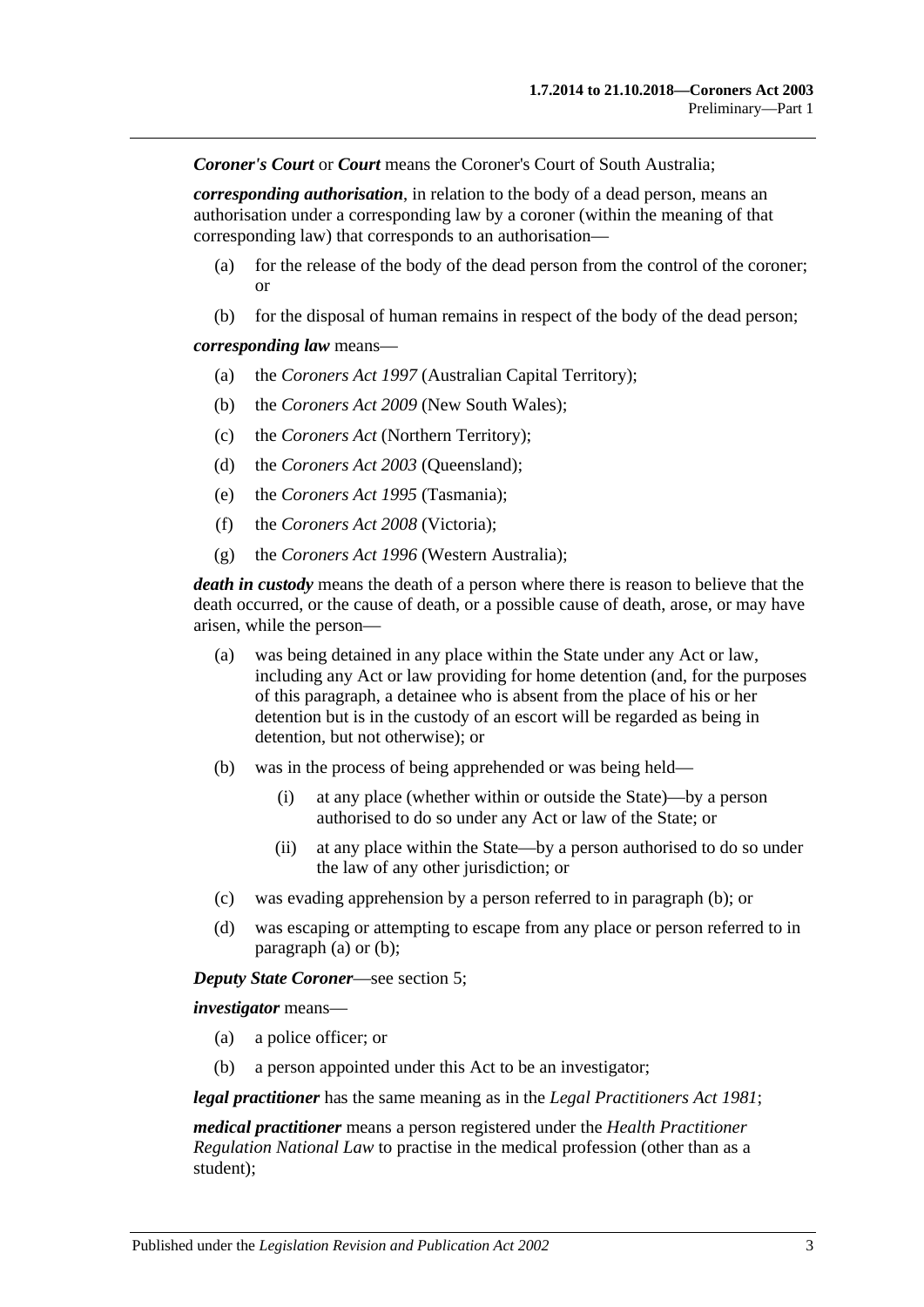*premises* means any land, building, structure, vehicle, vessel or aircraft;

*reportable death* means the State death (other than a State death to which [subsection](#page-4-4) (2) applies) of a person—

- (a) by unexpected, unnatural, unusual, violent or unknown cause; or
- (b) on an aircraft during a flight, or on a vessel during a voyage; or
- (c) in custody; or
- (d) that occurs during or as a result, or within 24 hours, of—
	- (i) the carrying out of a surgical procedure or an invasive medical or diagnostic procedure; or
	- (ii) the administration of an anaesthetic for the purposes of carrying out such a procedure,

not being a procedure specified by the regulations to be a procedure to which this paragraph does not apply;

- (e) that occurs at a place other than a hospital but within 24 hours of—
	- (i) the person having been discharged from a hospital after being an inpatient of the hospital; or
	- (ii) the person having sought emergency treatment at a hospital; or
- (f) where the person was, at the time of death—
	- (i) a protected person under the *[Aged and Infirm Persons' Property](http://www.legislation.sa.gov.au/index.aspx?action=legref&type=act&legtitle=Aged%20and%20Infirm%20Persons%20Property%20Act%201940)  Act [1940](http://www.legislation.sa.gov.au/index.aspx?action=legref&type=act&legtitle=Aged%20and%20Infirm%20Persons%20Property%20Act%201940)* or the *[Guardianship and Administration Act](http://www.legislation.sa.gov.au/index.aspx?action=legref&type=act&legtitle=Guardianship%20and%20Administration%20Act%201993) 1993*; or
	- (ii) in the custody or under the guardianship of the Minister under the *[Children's Protection Act](http://www.legislation.sa.gov.au/index.aspx?action=legref&type=act&legtitle=Childrens%20Protection%20Act%201993) 1993*; or
	- (iii) a patient in an approved treatment centre under the *[Mental Health](http://www.legislation.sa.gov.au/index.aspx?action=legref&type=act&legtitle=Mental%20Health%20Act%201993)  Act [1993](http://www.legislation.sa.gov.au/index.aspx?action=legref&type=act&legtitle=Mental%20Health%20Act%201993)*; or
	- (iv) a resident of a licensed supported residential facility under the *[Supported Residential Facilities Act](http://www.legislation.sa.gov.au/index.aspx?action=legref&type=act&legtitle=Supported%20Residential%20Facilities%20Act%201992) 1992*; or
	- (v) accommodated in a hospital or other treatment facility for the purposes of being treated for drug addiction; or
- (g) that occurs in the course or as a result, or within 24 hours, of the person receiving medical treatment to which consent has been given under Part 5 of the *[Guardianship and Administration Act](http://www.legislation.sa.gov.au/index.aspx?action=legref&type=act&legtitle=Guardianship%20and%20Administration%20Act%201993) 1993* or Part 2A of the *[Consent to](http://www.legislation.sa.gov.au/index.aspx?action=legref&type=act&legtitle=Consent%20to%20Medical%20Treatment%20and%20Palliative%20Care%20Act%201995)  [Medical Treatment and Palliative Care Act](http://www.legislation.sa.gov.au/index.aspx?action=legref&type=act&legtitle=Consent%20to%20Medical%20Treatment%20and%20Palliative%20Care%20Act%201995) 1995*; or
- (h) where no certificate as to the cause of death<sup>1</sup> has been given to the Registrar of Births, Deaths and Marriages; or
- (i) that occurs in circumstances prescribed by the regulations;

*State* includes—

- (a) the sea that is within the adjacent area in respect of the State (as defined for the purposes of the *Coastal Waters (State Powers) Act 1980* (Cth)); and
- (b) the airspace above that sea;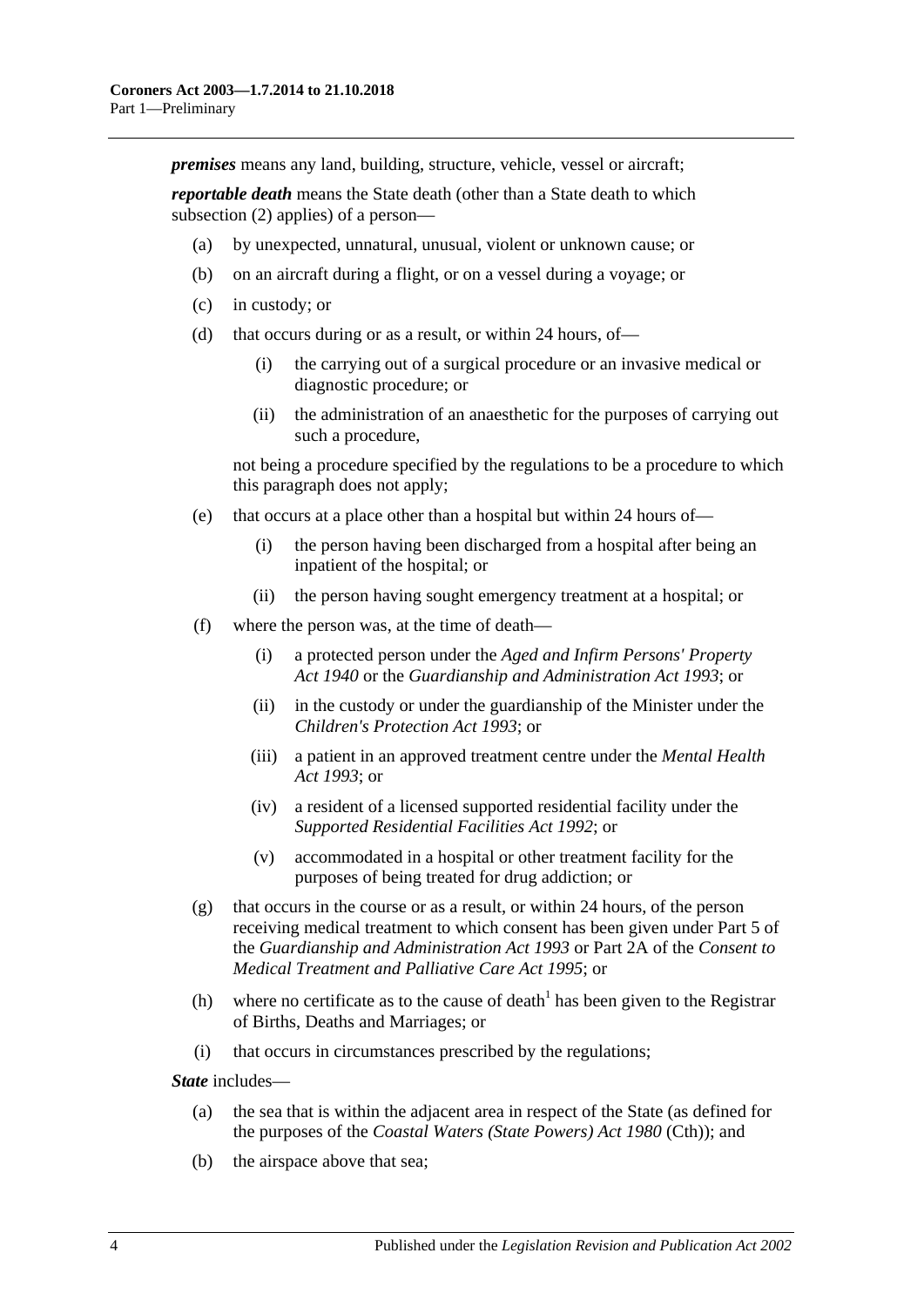*State Coroner* means the person holding or acting in the office of State Coroner under Part 2:

*State death* means the death of a person—

- (a) that occurred in the State; or
- (b) where the place of death is unknown but it is reasonably possible that the death occurred in the State; or
- (c) where the body of the person is in the State; or
- (d) a cause of which occurred, or possibly occurred, in the State; or
- (e) where, at the time of death, the person was ordinarily a resident in the State; or
- (f) in the case of a death on an aircraft or vessel—where the flight or voyage was to a place of disembarkation in the State.
- <span id="page-4-4"></span>(2) For the purposes of this Act, the death of a person is not reportable if—
	- (a) the person dies outside of the State; and
	- (b) a coroner under a corresponding law has issued a corresponding authorisation in respect of the body of the dead person.

**Note—**

1 See section 36(3) of the *[Births, Deaths and Marriages Registration Act](http://www.legislation.sa.gov.au/index.aspx?action=legref&type=act&legtitle=Births%20Deaths%20and%20Marriages%20Registration%20Act%201996) 1996*.

# <span id="page-4-0"></span>**Part 2—Administration**

## <span id="page-4-1"></span>**4—Appointment of State Coroner**

- (1) There will be a State Coroner.
- (2) The State Coroner will be appointed by the Governor.
- (3) A person is not eligible for appointment as the State Coroner unless he or she is a magistrate.
- (4) The State Coroner—
	- (a) will be appointed for a term of 7 years, and on conditions, determined by the Governor; and
	- (b) is, on the expiration of a term of office, eligible for reappointment; and
	- (c) will be paid a salary and allowances determined by the Remuneration Tribunal.

#### <span id="page-4-2"></span>**5—Magistrates to be Deputy State Coroners**

Each Magistrate is a Deputy State Coroner for the purposes of this Act.

#### <span id="page-4-3"></span>**6—Appointment of coroners**

- (1) The Governor may appoint a legal practitioner of at least 5 years standing to be a coroner.
- (2) A coroner appointed under this section will be paid the fees (if any) fixed by regulation.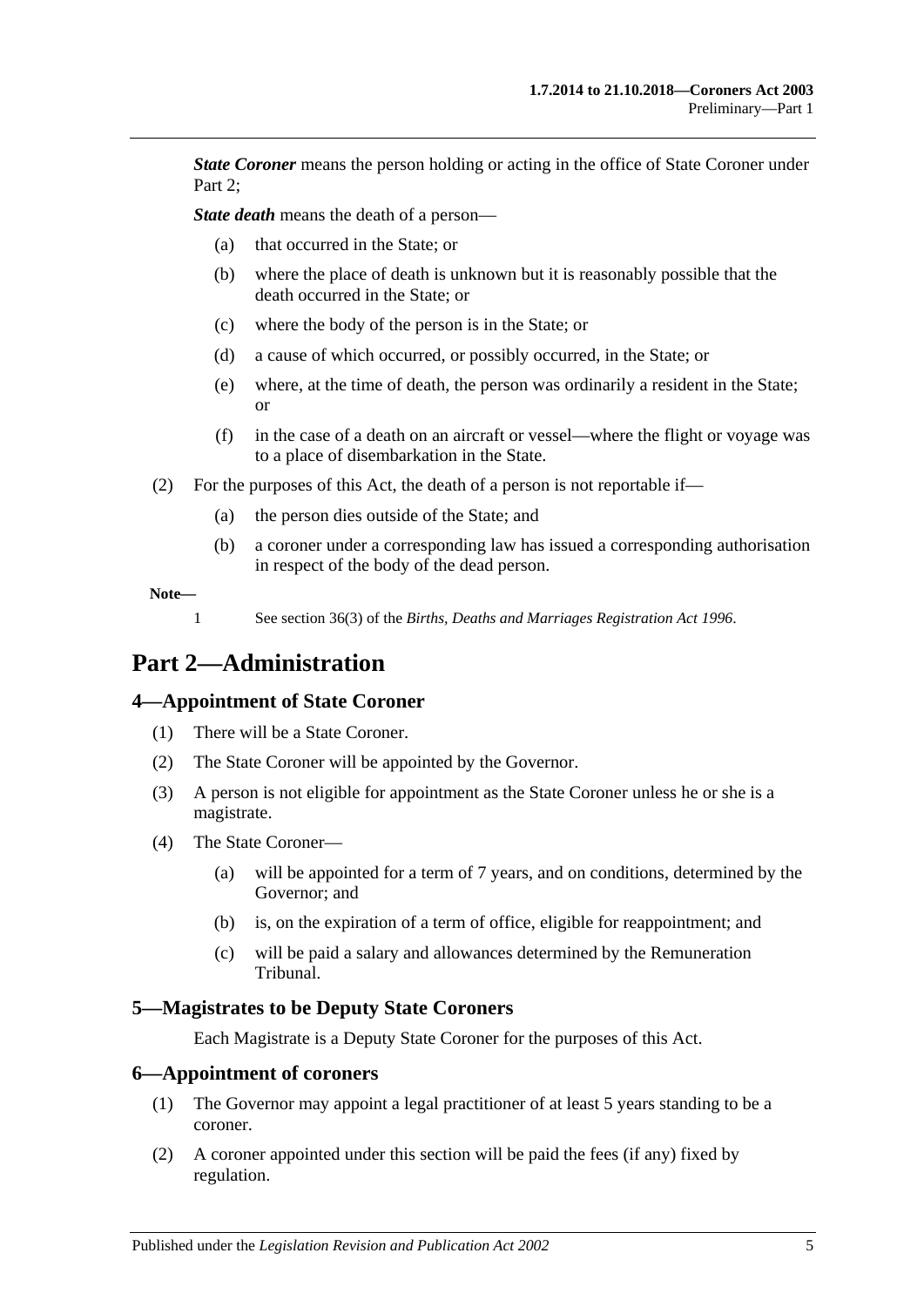### <span id="page-5-0"></span>**7—Functions of State Coroner**

- (1) The State Coroner has the following functions:
	- (a) to administer the Coroner's Court;
	- (b) to oversee and co-ordinate coronial services in the State;
	- (c) to perform such other functions as are conferred on the State Coroner by or under this Act or any other Act.
- (2) In the absence of the State Coroner from official duties, responsibility for performance of the State Coroner's functions during that absence devolves on a Deputy State Coroner nominated by the Attorney-General.

#### <span id="page-5-1"></span>**8—Delegation of State Coroner's administrative functions and powers**

- (1) The State Coroner may delegate any of the State Coroner's administrative functions or powers (other than this power of delegation) under this Act or any other Act to—
	- (a) another coroner; or
	- (b) the principal administrative officer of the Coroner's Court; or
	- (c) any other suitable person.
- (2) A delegation under this section—
	- (a) must be in writing; and
	- (b) may be conditional or unconditional; and
	- (c) is revocable at will; and
	- (d) does not derogate from the power of the State Coroner to act in any matter.

#### <span id="page-5-2"></span>**9—Appointment of investigators**

- (1) The Attorney-General may, by notice in the Gazette, appoint a person to be an investigator for the purposes of this Act.
- (2) The Attorney-General must provide each investigator appointed under this section with a certificate of identification in a form approved by the Attorney-General.
- (3) On ceasing to be an investigator, the former investigator must surrender the certificate to the Attorney-General.

Maximum penalty: \$2 500.

(4) An investigator must produce the certificate (or, in the case of a police officer not in uniform, his or her warrant card) at the request of any person in relation to whom the investigator is exercising powers under this Act.

# <span id="page-5-3"></span>**Part 3—Coroner's Court**

# <span id="page-5-4"></span>**Division 1—Coroner's Court and its staff**

#### <span id="page-5-5"></span>**10—Establishment of Court**

The Coroner's Court of South Australia is established.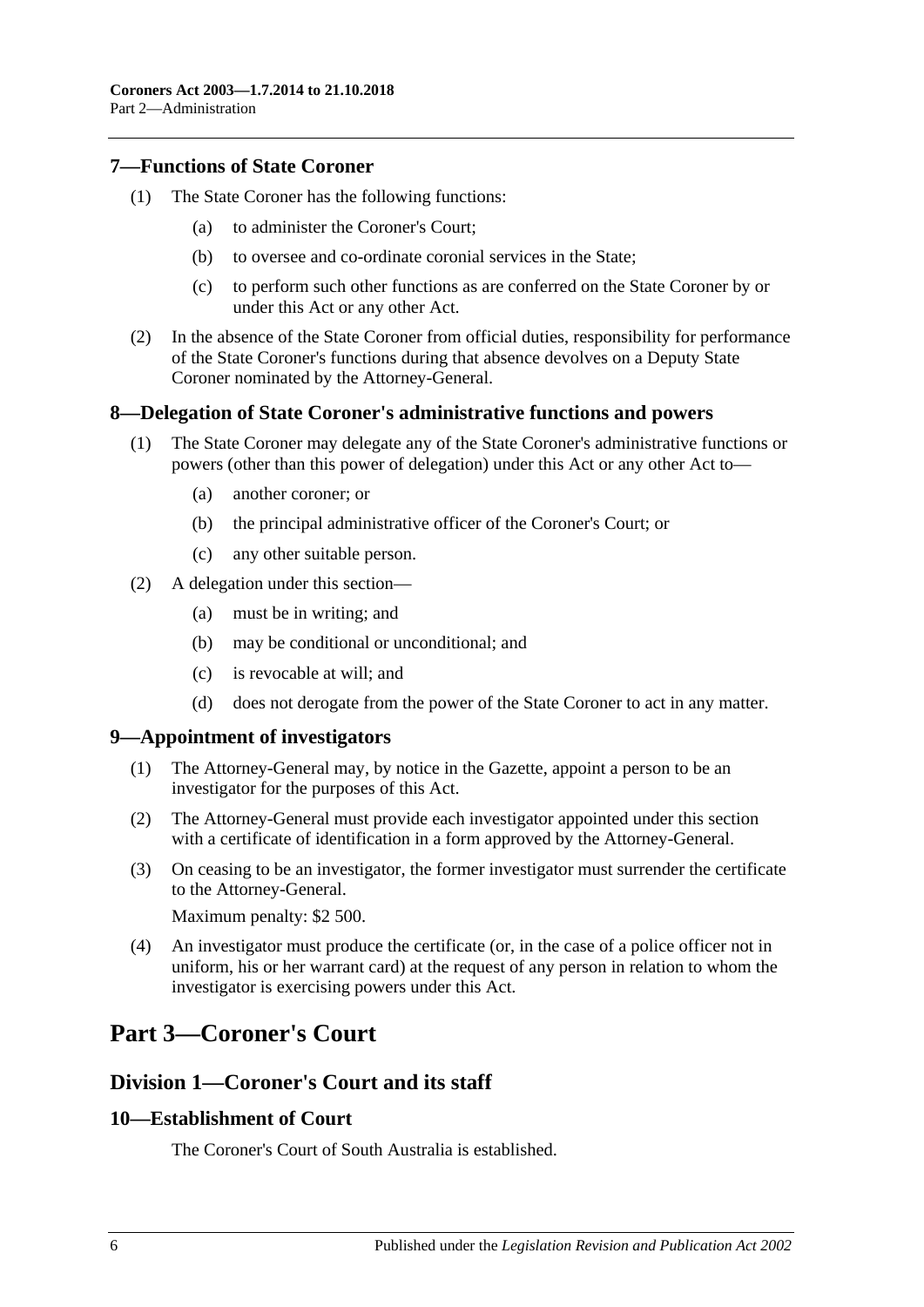# <span id="page-6-0"></span>**11—Court of record**

The Coroner's Court is a court of record.

## <span id="page-6-1"></span>**12—Seal**

- (1) The Coroner's Court will have such seals as are necessary for the transaction of its business.
- (2) A document apparently sealed with a seal of the Court will, in the absence of evidence to the contrary, be taken to have been duly issued under the authority of the Court.

# <span id="page-6-2"></span>**13—Jurisdiction of Court**

The jurisdiction of the Coroner's Court is to hold inquests in order to ascertain the cause or circumstances of the events prescribed by or under this Act or any other Act.

## <span id="page-6-3"></span>**14—Constitution of Court**

- (1) The Coroner's Court is to be constituted of a coroner.
- (2) The Court may, at any one time, be separately constituted of a coroner for the holding of a number of separate inquests.
- (3) If the coroner constituting the Court for the purposes of any proceedings dies or is for any other reason unable to continue with the proceedings, the Court constituted of another coroner may complete the proceedings.

# <span id="page-6-4"></span>**15—Administrative and ancillary staff**

- (1) The administrative and ancillary staff of the Coroner's Court consists of—
	- (a) any legal practitioner appointed to assist the Court as counsel; and
	- (b) any other persons appointed to the non-judicial staff of the Court.
- (2) The administrative and ancillary staff of the Court will be appointed under the *[Courts](http://www.legislation.sa.gov.au/index.aspx?action=legref&type=act&legtitle=Courts%20Administration%20Act%201993)  [Administration Act](http://www.legislation.sa.gov.au/index.aspx?action=legref&type=act&legtitle=Courts%20Administration%20Act%201993) 1993*.

## <span id="page-6-5"></span>**16—Responsibilities of staff**

A member of the administrative and ancillary staff of the Coroner's Court is responsible to the State Coroner (through any properly constituted administrative superior) for the proper and efficient discharge of his or her duties.

# <span id="page-6-6"></span>**Division 2—Practice and procedure of Coroner's Court**

## <span id="page-6-7"></span>**17—Time and place of sittings**

- (1) The Coroner's Court may sit at any time (including a Sunday).
- (2) The Court may sit at any place (either within or outside the State).
- (3) The Court will sit at such times and places as the State Coroner may direct.

## <span id="page-6-8"></span>**18—Adjournment from time to time and place to place**

The Coroner's Court may—

- (a) adjourn proceedings from time to time and from place to place; or
- (b) adjourn proceedings to a time and place to be fixed; or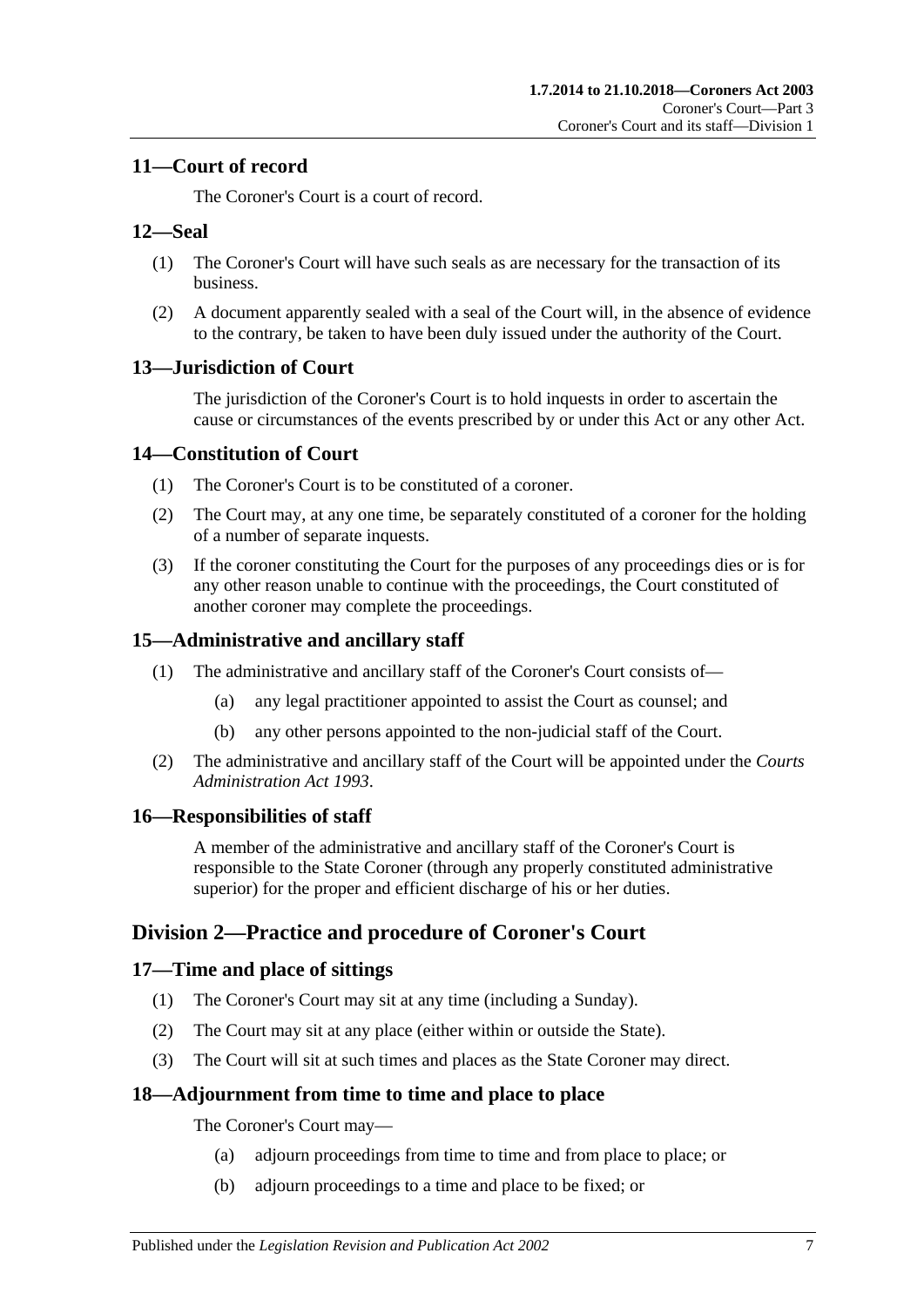(c) order the transfer of proceedings from place to place.

## <span id="page-7-0"></span>**19—Inquests to be open**

- (1) Subject to Part 8 of the *[Evidence Act](http://www.legislation.sa.gov.au/index.aspx?action=legref&type=act&legtitle=Evidence%20Act%201929) 1929* or to any other Act, inquests held by the Coroner's Court must be open to the public.
- (2) However, the Court may also exercise the powers conferred on the Court under that Part relating to clearing courts and suppressing publication of evidence if the Court considers it desirable to do so in the interests of national security and, for that purpose, that Part will apply accordingly.

## <span id="page-7-4"></span><span id="page-7-1"></span>**20—Right of appearance and taking evidence**

- (1) The following persons are entitled to appear personally or by counsel in proceedings before the Coroner's Court:
	- (a) the Attorney-General;
	- (b) any person who, in the opinion of the Court, has a sufficient interest in the subject or result of the proceedings.
- (2) A person appearing before the Court under [subsection](#page-7-4) (1) may examine and cross-examine any witness testifying in the proceedings.
- (3) The Court may accept evidence in the proceedings from a witness by affidavit or by written statement verified by declaration in the form prescribed by the rules.
- (4) However, if the witness is a child under the age of 12 years or a person who is illiterate or has an intellectual disability, the witness's statement may be in the form of a written statement taken down by a coroner or an investigator at an interview with the witness and verified by the coroner or investigator, by declaration in the form prescribed by the rules, as an accurate record of the witness's oral statement.
- (5) The Court may require a person who has given evidence by affidavit or written statement to attend before the Court for the purposes of examination and cross-examination.
- $(6)$  If—
	- (a) a written statement made by a person under this section is false or misleading in a material particular; and
	- (b) the person knew that the statement was false or misleading,

the person is guilty of an offence.

Maximum penalty: Imprisonment for 2 years.

# <span id="page-7-2"></span>**Part 4—Inquests**

## <span id="page-7-3"></span>**21—Holding of inquests**

- (1) The Coroner's Court must hold an inquest to ascertain the cause or circumstances of the following events:
	- (a) a death in custody;
	- (b) if the State Coroner considers it necessary or desirable to do so, or the Attorney-General so directs—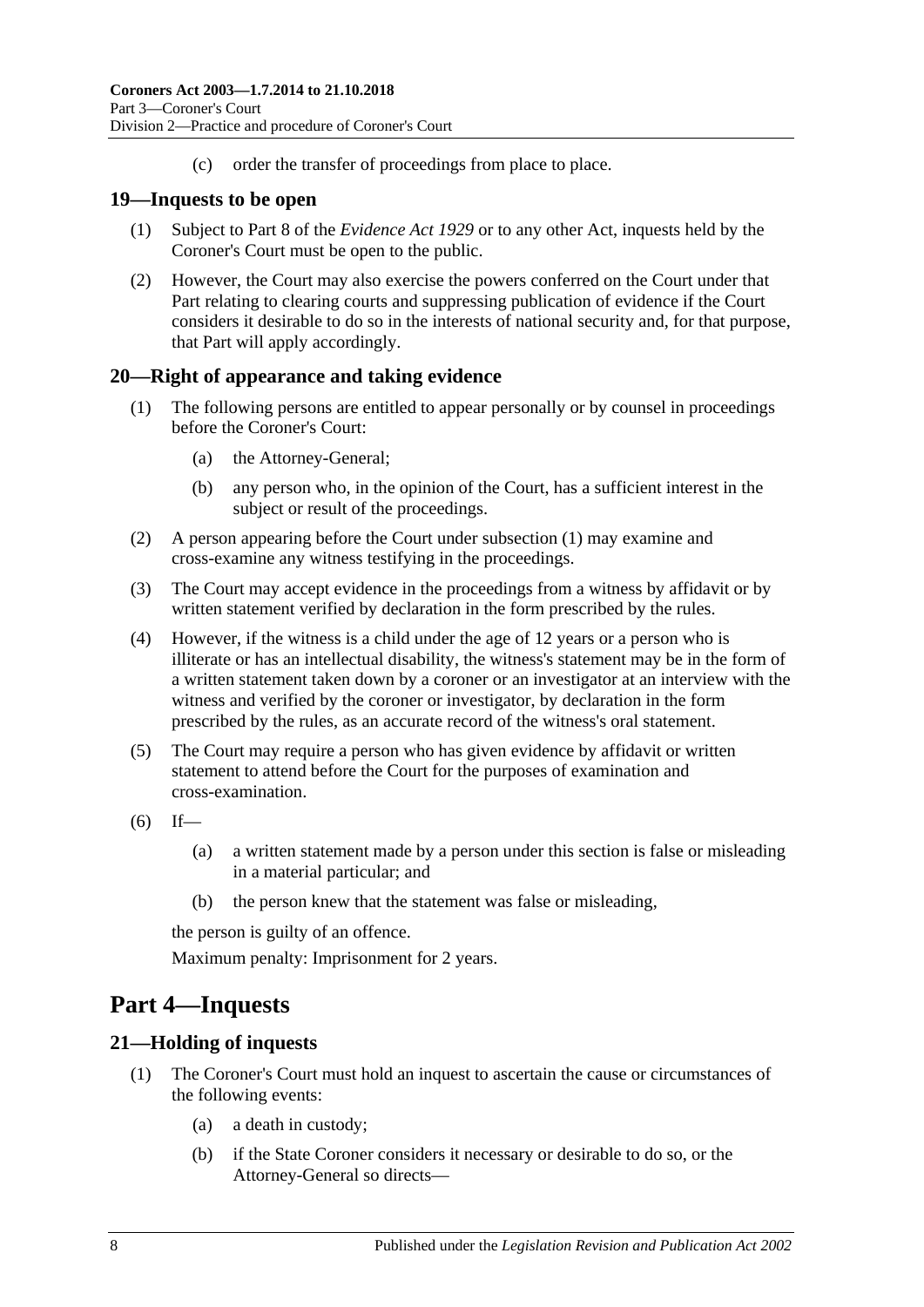- (i) any other reportable death or a death that would, but for [section](#page-4-4) 3(2), have been a reportable death; or
- (ii) the disappearance from any place of a person ordinarily resident in the State; or
- (iii) the disappearance from, or within, the State of any person; or
- (iv) a fire or accident that causes injury to person or property;
- (c) any other event if so required under some other Act.
- (2) However, if a person has been charged in criminal proceedings with causing the event that is, or is to be, the subject of an inquest, the Court may not commence or proceed further with the inquest until the criminal proceedings have been disposed of, withdrawn or permanently stayed.
- (3) An inquest may be held to ascertain the cause or circumstances of more than one event.

#### <span id="page-8-0"></span>**22—Power of inquiry**

- (1) The following powers may be exercised—
	- (a) by the State Coroner for the purposes of determining whether or not it is necessary or desirable to hold an inquest; or
	- (b) by the Coroner's Court for the purposes of an inquest,

<span id="page-8-1"></span>namely, powers:

- (c) to enter at any time and by force (if necessary) any premises in which the State Coroner or Court reasonably believes there is the body of a dead person and view the body;
- (d) to enter at any time and by force (if necessary) any premises and inspect and remove anything in or on the premises;
- <span id="page-8-2"></span>(e) to take photographs, films and audio, video or other recordings;
- (f) to examine, copy or take extracts from any records or documents;
- (g) to issue a warrant for the removal of the body of a dead person to a specified place;
- (h) to issue a warrant for the exhumation of the body, or retrieval of the ashes, of a dead person (an *exhumation warrant*);
- (i) to direct a medical practitioner who is a pathologist, or some other person or body considered by the State Coroner or the Court to be suitably qualified, to perform or to cause to be performed, as the case may require—
	- (i) a post-mortem examination of the body of a dead person; and
	- (ii) any other examinations or tests consequent on the post-mortem examination.
- (2) An exhumation warrant of the State Coroner may only be issued with the approval of the Attorney-General.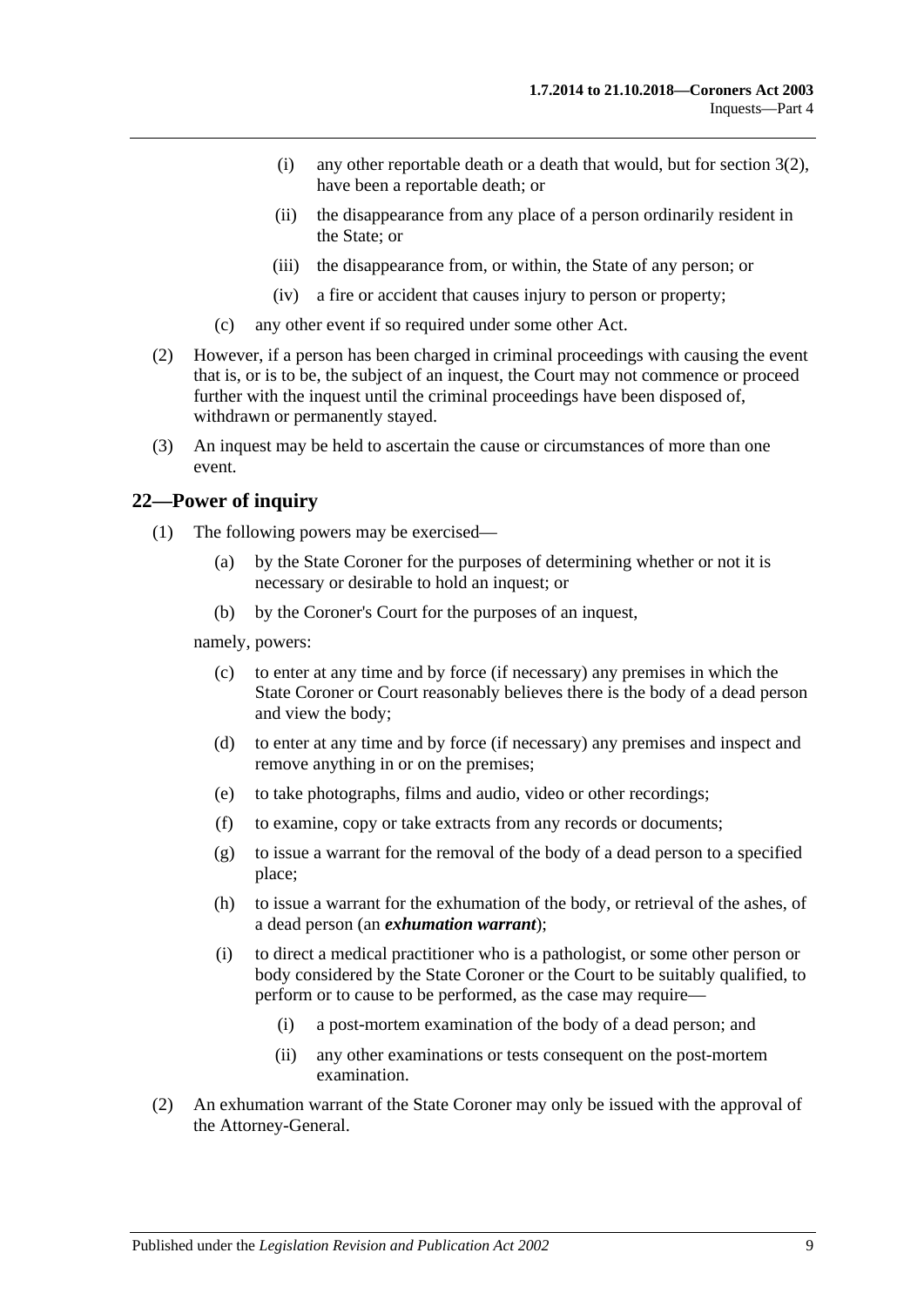- (3) An investigator may exercise the powers under [subsection](#page-8-1)  $(1)(c)$  to [\(f\)](#page-8-2) if directed to do so by the State Coroner or the Coroner's Court for the purposes referred to in that subsection and, in doing so, must comply with any directions given by the State Coroner or the Court for the purpose.
- (4) A person exercising a power or executing a warrant under this section may be accompanied by such assistants as the person thinks fit.
- (5) If a person—
	- (a) hinders or obstructs a person exercising a power or executing a warrant under this section or any assistant accompanying such a person; or
	- (b) fails to comply with a direction given by such a person under this section,

he or she is—

- (c) in the case of hindering or obstructing, or failing to comply with a direction of, the Court—guilty of a contempt of the Court;
- (d) in any other case—guilty of an offence and liable to a penalty not exceeding \$10 000.

#### <span id="page-9-0"></span>**23—Proceedings on inquests**

- (1) The Coroner's Court may, for the purposes of an inquest—
	- (a) by summons, require the appearance before the inquest of any person; or
	- (b) by summons, require the production of any relevant records or documents and, in the case of a record or document that is not in the English language, require the production of a written statement in the English language of the contents of the record or document; or
	- (c) inspect any records or documents produced before it, and retain them for such reasonable period as it thinks fit, and make copies of the records or documents or their contents; or
	- (d) require any person to make an oath or affirmation to answer truthfully questions put by the Court or by any person appearing before the Court; or
	- (e) require any person appearing before the Court (whether summoned to appear or not) to answer any questions put by the Court or by any person appearing before the Court.
- $(2)$  If—
	- (a) a person fails without reasonable excuse to comply with a summons to appear before the Court; or
	- (b) there are grounds for believing that, if such a summons were issued, a person would not comply with it,

the Court may issue a warrant to have the person arrested and brought before the Court.

(3) If a person who is in custody has been summoned under this section to appear before the Court, the manager of the place in which the person is being detained must cause the person to be brought to the Court as required by the summons.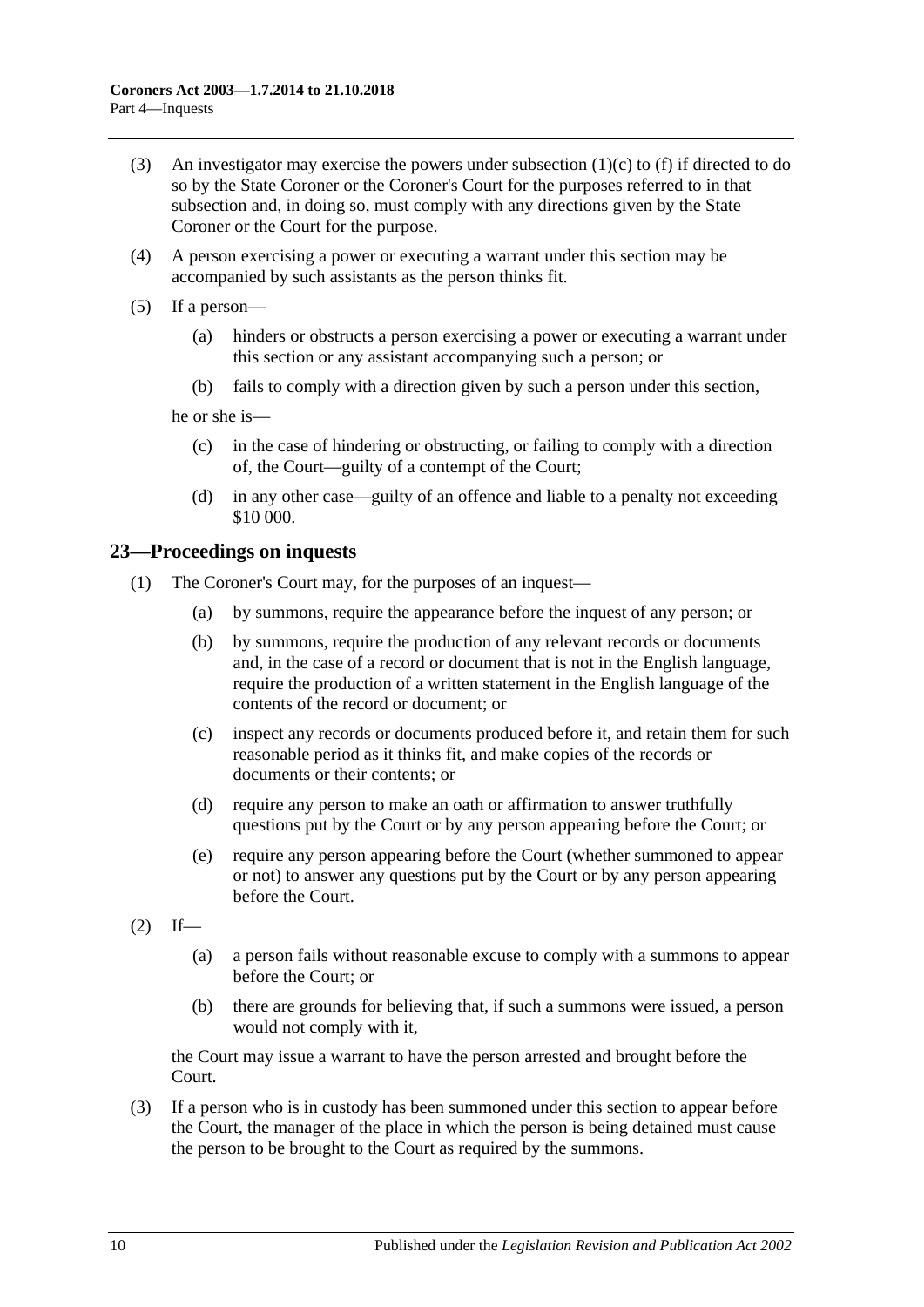- (4) A person who—
	- (a) fails, without reasonable excuse, to comply with a summons issued to appear, or to produce records or documents, before the Court; or
	- (b) having been served with a summons to produce a written statement of the contents of a record or document in the English language fails, without reasonable excuse, to comply with the summons or produces a statement that he or she knows, or ought to know, is false or misleading in a material particular; or
	- (c) refuses to be sworn or to affirm, or refuses or fails to answer truthfully a relevant question when required to do so by the Court; or
	- (d) refuses to obey a lawful direction of the Court; or
	- (e) misbehaves before the Court, wilfully insults the Court or interrupts the proceedings of the Court,

commits a contempt of the Court.

- (5) However, a person is not required to answer a question, or to produce a record or document, under this section if—
	- (a) the answer to the question, or the contents of the record or document, would tend to incriminate the person of an offence; or
	- (b) answering the question, or producing the record or document, would result in a breach of legal professional privilege.
- (6) This section does not derogate from Parts 7 and 8 of the *[Health Care Act](http://www.legislation.sa.gov.au/index.aspx?action=legref&type=act&legtitle=Health%20Care%20Act%202008) 2008*.

#### <span id="page-10-0"></span>**24—Principles governing inquests**

In holding an inquest, the Coroner's Court—

- (a) is not bound by the rules of evidence and may inform itself on any matter as it thinks fit; and
- (b) must act according to equity, good conscience and the substantial merits of the case, without regard to technicalities and legal forms.

#### <span id="page-10-1"></span>**25—Findings on inquests**

- (1) The Coroner's Court must, as soon as practicable after the completion of an inquest, give its findings in writing setting out as far as has been ascertained the cause and circumstances of the event that was the subject of the inquest.
- (2) The Court may add to its findings any recommendation that might, in the opinion of the Court, prevent, or reduce the likelihood of, a recurrence of an event similar to the event that was the subject of the inquest.
- (3) However, the Court must not make any finding, or suggestion, of criminal or civil liability.
- (4) The Court must, as soon as practicable after the completion of the inquest, forward a copy of its findings and any recommendations—
	- (a) to the Attorney-General; and
	- (b) in the case of an inquest into a death in custody—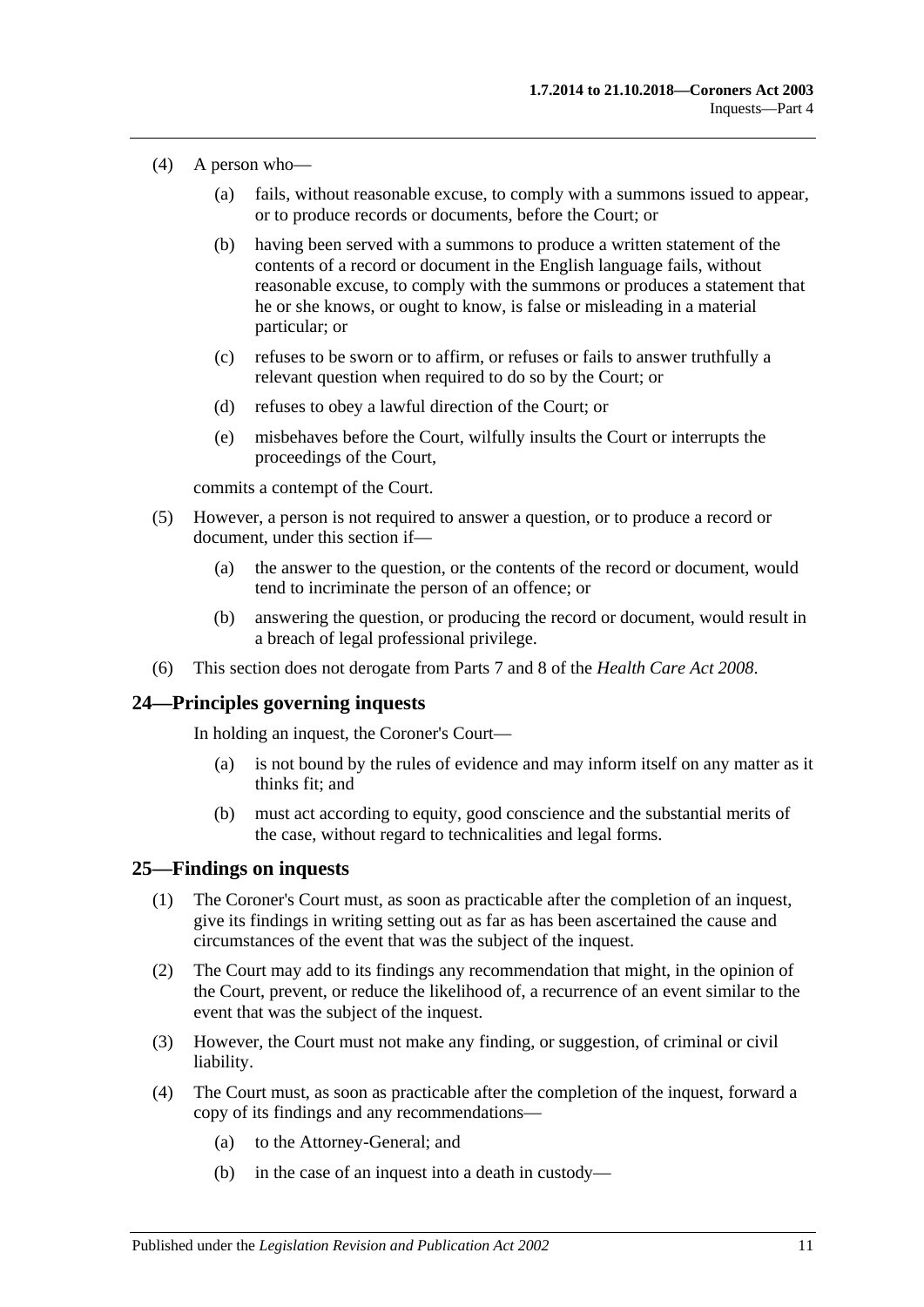- <span id="page-11-2"></span>(i) if the Court has added to its findings a recommendation directed to a Minister or other agency or instrumentality of the Crown—to each such Minister, agency or instrumentality of the Crown; and
- (ii) to each person who appeared personally or by counsel at the inquest; and
- (iii) to any other person who, in the opinion of the Court, has a sufficient interest in the matter.
- (5) The Minister or the Minister responsible for the agency or other instrumentality of the Crown must, within 8 sitting days of the expiration of 6 months after receiving a copy of the findings and recommendations under [subsection](#page-11-2)  $(4)(b)(i)$ —
	- (a) cause a report to be laid before each House of Parliament giving details of any action taken or proposed to be taken in consequence of those recommendations; and
	- (b) forward a copy of the report to the State Coroner.

#### <span id="page-11-0"></span>**26—Re-opening of inquests**

- (1) The Coroner's Court may re-open an inquest at any time and must do so if the Attorney-General so directs the State Coroner.
- (2) If an inquest is re-opened, the Court may do one or more of the following:
	- (a) confirm any previous finding;
	- (b) set aside any previous finding;
	- (c) substitute a finding that appears justified by the evidence.

## <span id="page-11-3"></span><span id="page-11-1"></span>**27—Appeals from findings made on inquests**

- (1) The Attorney-General or a person who has a sufficient interest in a finding made on an inquest may, subject to this section and in accordance with the rules of the appellate court, appeal to the Supreme Court against the finding.
- (2) The appeal lies to the Supreme Court constituted of a single Judge (but the Judge may, if the Judge thinks fit, refer the appeal for hearing and determination by the Full Court).
- (3) An application under [subsection](#page-11-3) (1) must be made within one month after the findings on the inquest are given by the Coroner's Court.
- (4) However, the Supreme Court may, in its discretion, extend the time fixed for making an application, even if the time for making the application has ended.
- (5) On an appeal, the appellate court may, if the interests of justice so require, re-hear witnesses or receive fresh evidence.
- (6) On the hearing of the appeal, the appellate court may exercise any one or more of the following powers:
	- (a) it may confirm or set aside the finding subject to the appeal;
	- (b) it may substitute a finding that appears justified by the evidence;
	- (c) it may order that the inquest be re-opened, or that a fresh inquest be held;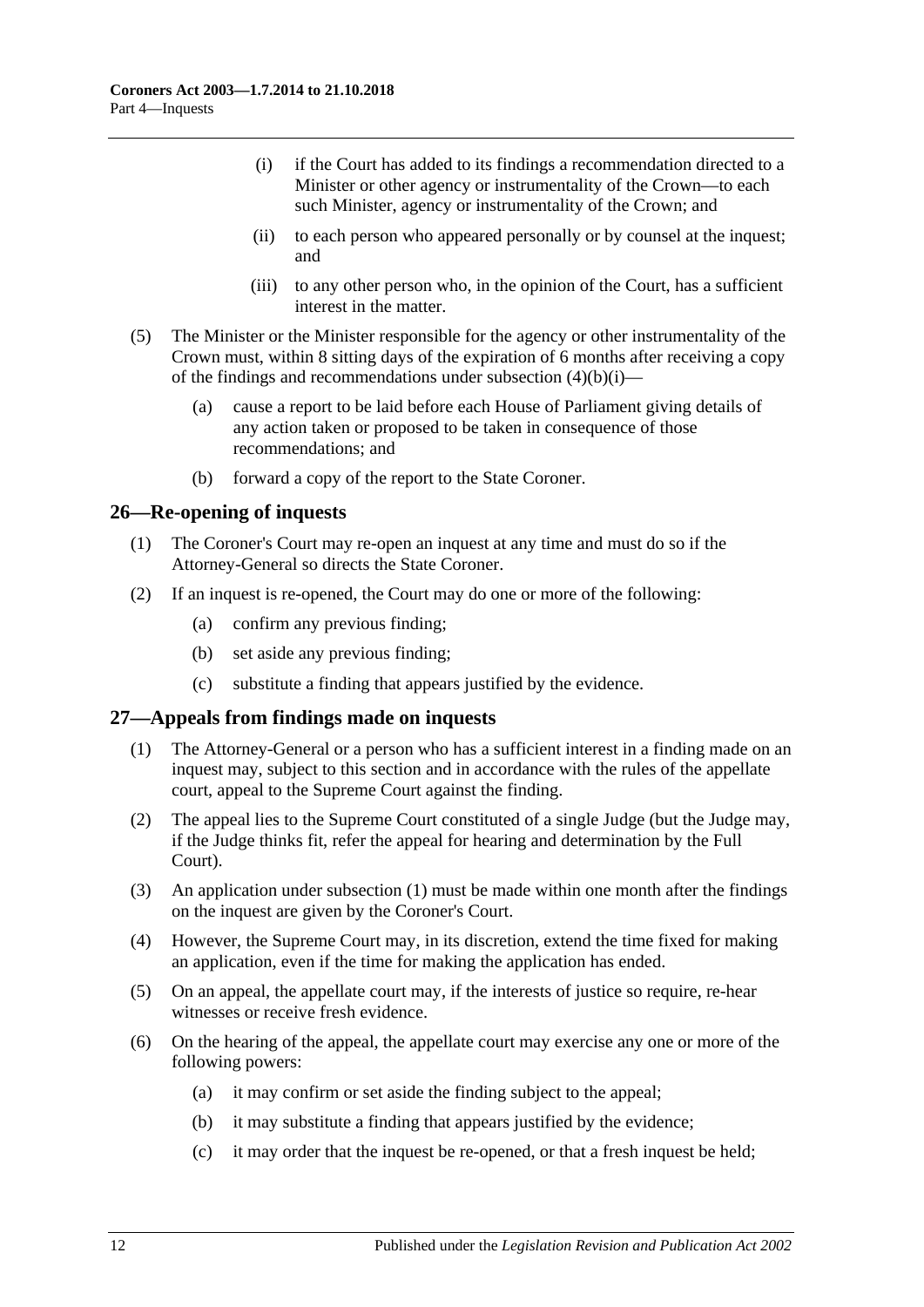- (d) it may make any other order (including an order for costs) that may be necessary or desirable in the circumstances.
- (7) For the purposes of this section, a person has a sufficient interest in a finding made on an inquest if—
	- (a) the finding affects or may affect that person's pecuniary interests; or
	- (b) the finding reflects adversely on that person's competence in his or her trade, profession or occupation; or
	- (c) the person has, in the opinion of the Supreme Court, some other interest sufficient to ground an application under this section.

# <span id="page-12-0"></span>**Part 5—Reporting of deaths**

#### <span id="page-12-1"></span>**28—Reporting of deaths**

(1) A person must, immediately after becoming aware of a death that is or may be a reportable death, notify the State Coroner or (except in the case of a death in custody) a police officer of the death, unless the person believes on reasonable grounds that the death has already been reported, or that the State Coroner is otherwise aware of the death.

Maximum penalty: \$10 000 or imprisonment for 2 years.

- (2) The person notifying the State Coroner or police officer must—
	- (a) give the State Coroner or police officer any information that the person has in relation to the death; and
	- (b) if the person is a medical practitioner who was responsible for the medical care of the dead person prior to death or who examined the body of the person after death—give his or her opinion as to the cause of death.

Maximum penalty: \$5 000.

(3) A police officer must, on being notified of a death under this section, immediately notify the State Coroner of the death and of any information that the police officer has, or has been given, in relation to the matter.

#### <span id="page-12-2"></span>**29—Finding to be made as to cause of notified reportable death**

If the State Coroner is notified under this Act of a reportable death, a finding as to the cause of the death must be made—

- (a) if an inquest is held into the death—by the Coroner's Court;
- (b) in any other case—by the State Coroner.

# <span id="page-12-3"></span>**Part 6—Miscellaneous**

#### <span id="page-12-4"></span>**30—Order for removal of body for interstate inquest**

The State Coroner may, if he or she has reasonable grounds to believe that an inquest will be held in another State or a Territory of the Commonwealth into the death outside the State of a person whose body is within the State, issue a warrant for the removal of the body to that other State or Territory.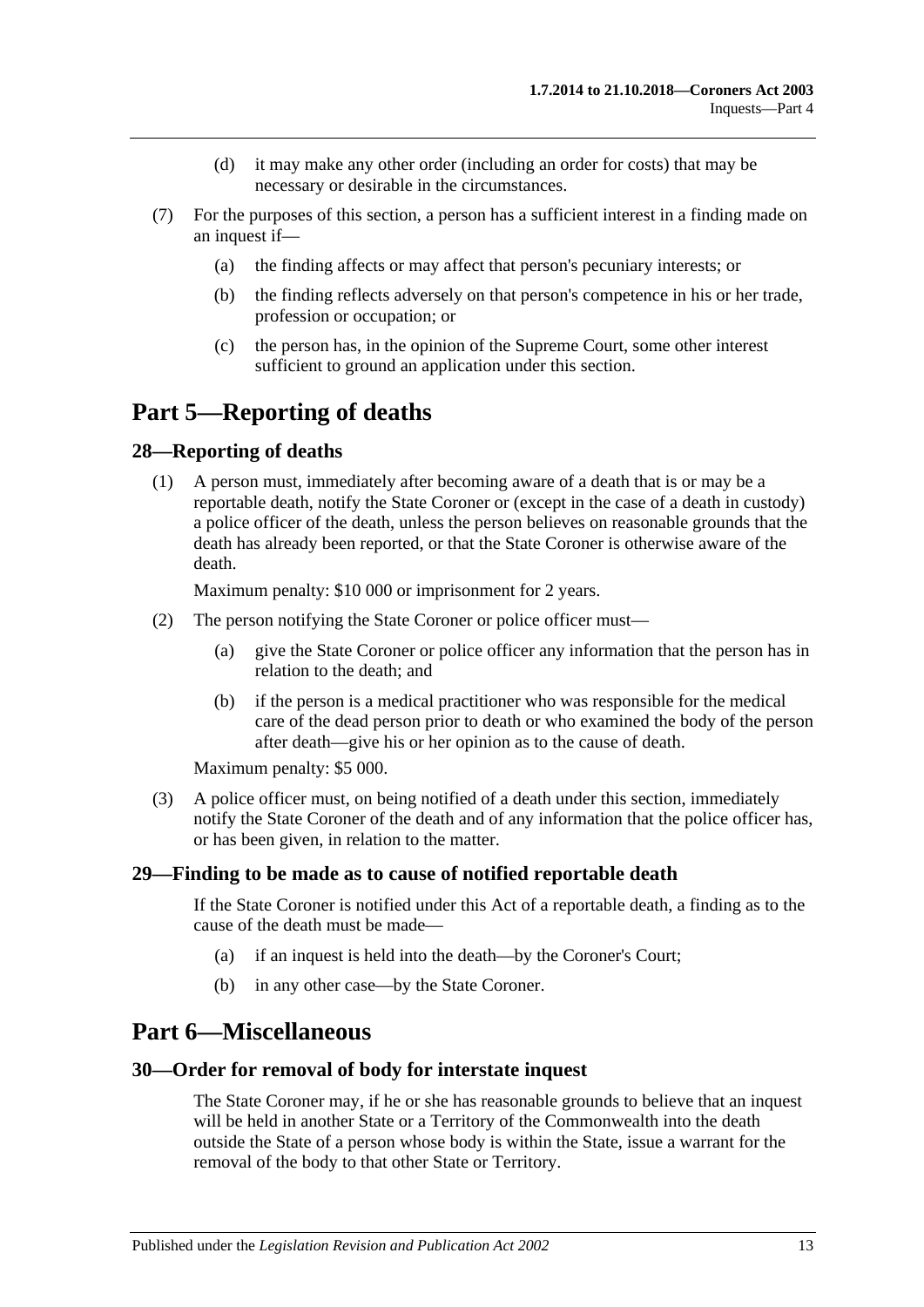#### <span id="page-13-0"></span>**31—State Coroner or Court may provide assistance to coroners elsewhere**

The State Coroner or the Coroner's Court may exercise any powers under this Act for the purpose of assisting a coroner of another State or a Territory of the Commonwealth to conduct an investigation, inquiry or inquest under the law of that State or Territory into any event, whether or not there is otherwise jurisdiction under this Act to hold an inquest into that event.

#### <span id="page-13-1"></span>**32—Authorisation for disposal of human remains**

- (1) If there has been a reportable death and the body of the dead person is within the State, the body is under the exclusive control of the State Coroner until the State Coroner—
	- (a) considers that the body is not further required for the purposes of an inquest into the death of the person; and
	- (b) issues an authorisation for the disposal of human remains in respect of the body.
- (2) If the State Coroner becomes aware of a dispute as to who may be entitled at law to possession of the body of a dead person for the purposes of its disposal, the State Coroner may refrain from issuing an authorisation for the disposal of human remains in respect of the body until the dispute is resolved.

#### <span id="page-13-2"></span>**33—Immunities**

(1) A coroner or other person exercising the jurisdiction of the Coroner's Court has the same privileges and immunities from civil liability as a Judge of the Supreme Court.

## <span id="page-13-3"></span>**34—Confidentiality**

A person must not divulge information about a person obtained (whether by the person divulging the information or by some other person) in the course of the administration of this Act, except—

- (a) where the information is publicly known; or
- (b) as required or authorised by this Act or any other Act or law; or
- (c) as reasonably required in connection with the administration of this Act or any other Act; or
- (d) for the purposes of legal proceedings arising out of the administration of this Act; or
- (e) to a government agency or instrumentality of this State, the Commonwealth or another State or a Territory of the Commonwealth for the purposes of the proper performance of its functions; or
- (f) with the consent of the person to whom the information relates.

Maximum penalty: \$10 000.

#### <span id="page-13-5"></span><span id="page-13-4"></span>**35—Coroners may not be called as witnesses**

(1) Despite any other provision of this Act, a coroner cannot be called to give evidence before a court or tribunal about anything coming to his or her knowledge in the course of the administration of this Act.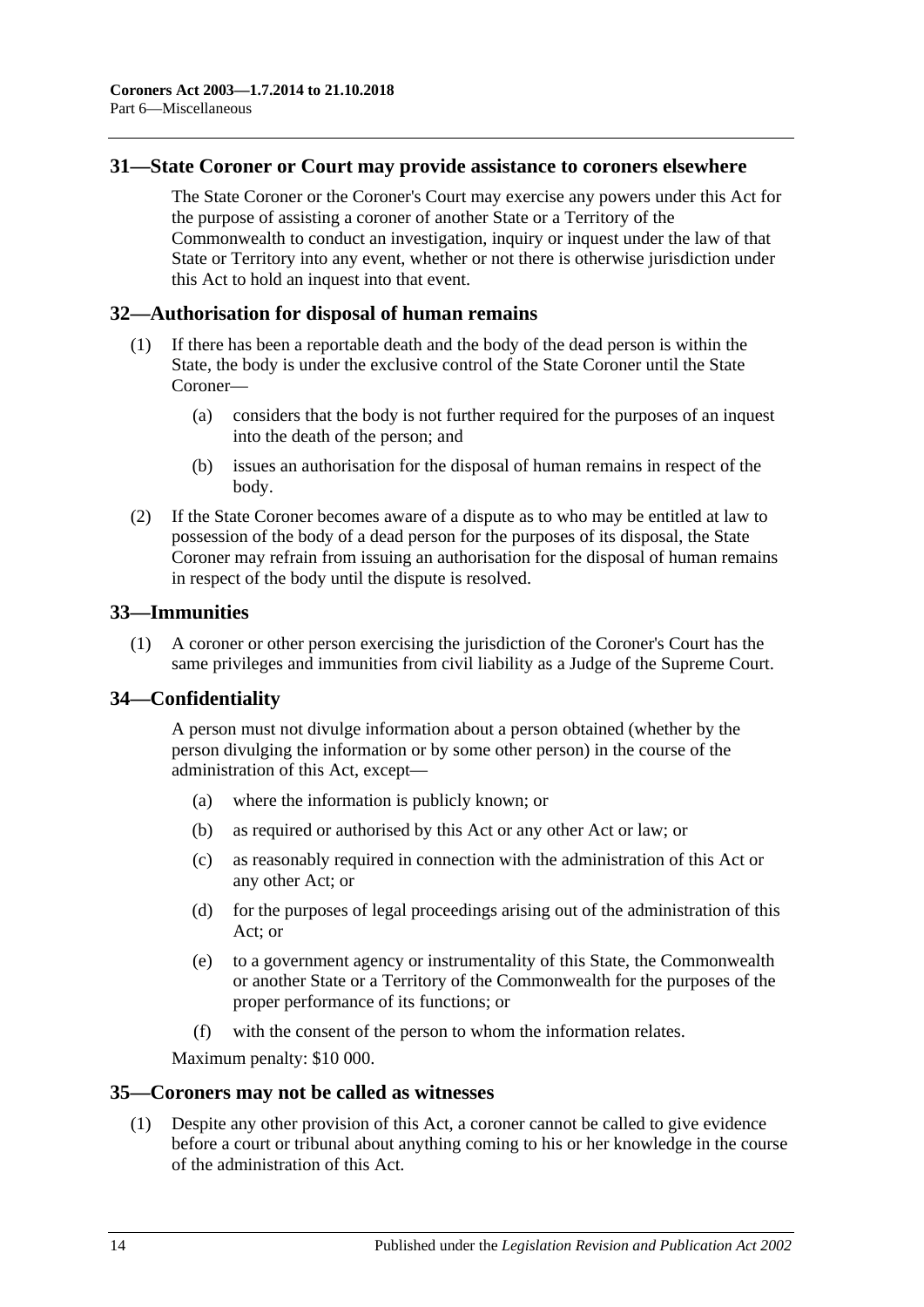(2) [Subsection](#page-13-5) (1) does not apply in relation to proceedings against a coroner for an offence.

### <span id="page-14-0"></span>**36—Punishment of contempts**

The Coroner's Court may punish a contempt as follows:

- (a) it may impose a fine not exceeding \$10 000;
- (b) it may commit to prison for a specified term, not exceeding 2 years, or until the contempt is purged.

#### <span id="page-14-1"></span>**37—Accessibility of evidence etc**

- (1) Subject to this section, the State Coroner must, on application by a member of the public, allow the applicant to inspect or obtain a copy of any of the following:
	- (a) any process relating to proceedings and forming part of the records of the Coroner's Court;
	- (b) a transcript of evidence taken by the Court in any proceedings;
	- (c) any documentary material admitted into evidence in any proceedings;
	- (d) a transcript of the written findings and any recommendations of the Court;
	- (e) an order made by the Court.
- <span id="page-14-3"></span>(2) A member of the public may inspect or obtain a copy of the following material only with the permission of the State Coroner:
	- (a) material that was not taken or received in open court;
	- (b) material that the Coroner's Court has suppressed from publication;
	- (c) a photograph, slide, film, video tape, audio tape or other form of recording from which a visual image or sound can be produced;
	- (d) material of a class prescribed by the regulations.
- (3) The State Coroner may permit inspection or copying of material referred to in [subsection](#page-14-3) (2) subject to any condition the State Coroner considers appropriate, including a condition limiting the publication or use of the material.
- (4) A decision by the State Coroner on an application under this section is final and not subject to any form of review.
- (5) The State Coroner may charge a fee, fixed by regulation, for inspection or copying of material under this section.

# <span id="page-14-2"></span>**38—Provision of information derived from Court records etc**

- (1) The State Coroner may, for purposes related to research, education or public policy development, or for any other sociological purpose, provide a person or body with information derived from the records of the Coroner's Court or from any other material to which the State Coroner may give members of the public access pursuant to this Act.
- (2) The provision of information under this section may be subject to such conditions as the State Coroner thinks fit.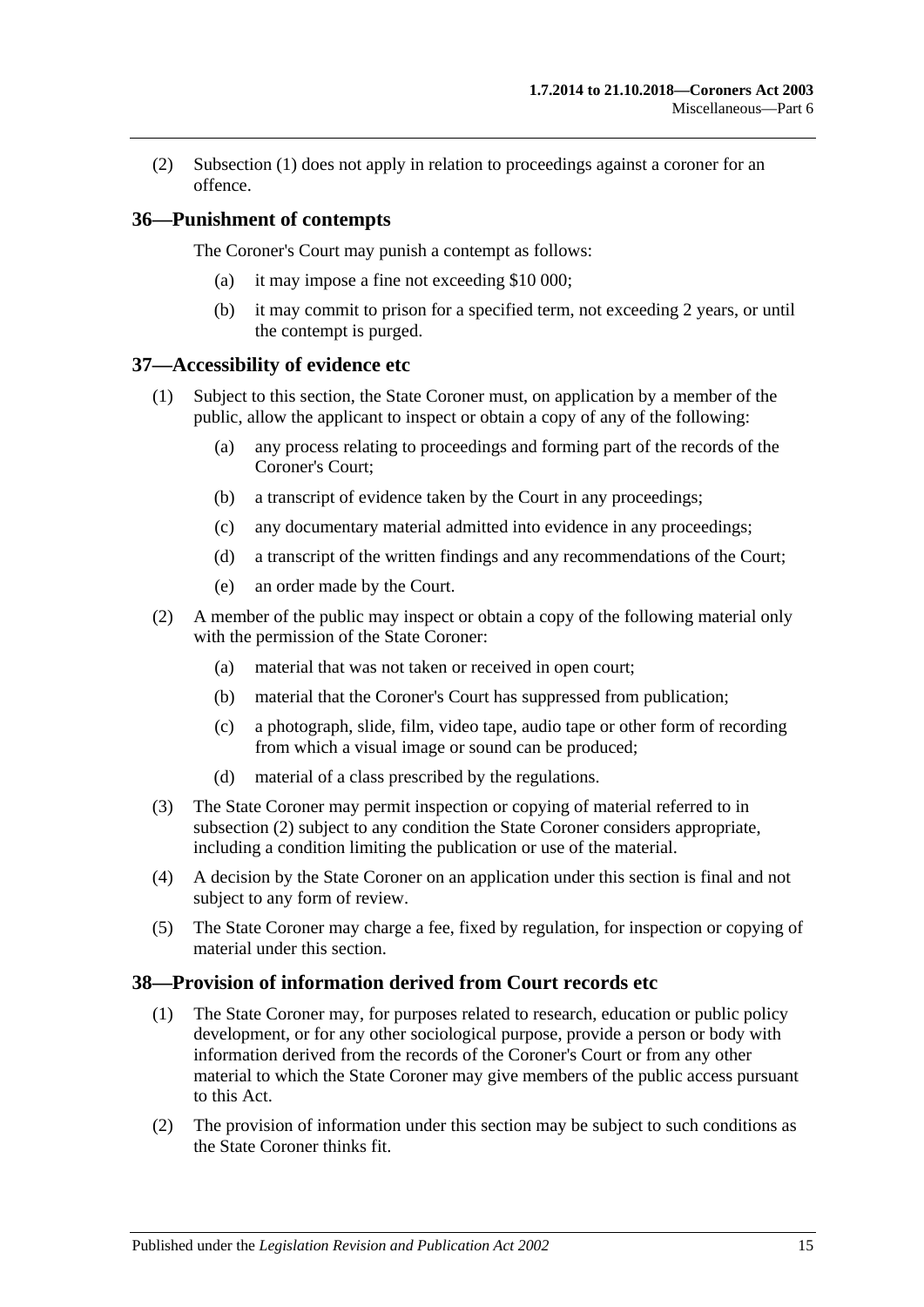## <span id="page-15-0"></span>**39—Annual report**

- (1) The State Coroner must, on or before 31 October in each year, make a report to the Attorney-General on the administration of the Coroner's Court and the provision of coronial services under this Act during the previous financial year.
- (2) The report must include all recommendations made by the Coroner's Court under [section](#page-10-1) 25 during that financial year.
- (3) The Attorney-General must, within 12 sitting days after receiving a report under this section, cause copies of the report to be laid before both Houses of Parliament.

#### <span id="page-15-1"></span>**40—Miscellaneous provisions relating to legal process**

- (1) Any process of the Coroner's Court may be issued, served or executed on a Sunday as well as any other day.
- (2) The validity of process is not affected by the fact that the person who issued it dies or ceases to hold office.

#### <span id="page-15-5"></span><span id="page-15-2"></span>**41—Service**

- (1) If it is not practicable to serve any process, notice or other document relating to proceedings in the Coroner's Court in the manner otherwise prescribed or contemplated by law, the Court may, by order—
	- (a) provide for service by post; or
	- (b) make any other provision that may be necessary or desirable for service.
- (2) Any process, notice or other document served in accordance with an order under [subsection](#page-15-5) (1) will, despite any other law, be taken to have been duly served.

#### <span id="page-15-3"></span>**42—Rules of Court**

- (1) Rules of the Coroner's Court may be made—
	- (a) regulating the business, practice and procedure of the Court; and
	- (b) providing for the issue of summonses and warrants on behalf of the Court, the adjournment of proceedings or the exercise of any other procedural powers on behalf of the Court by the Court's principal administrative officer; and
	- (c) regulating the custody and use of the Court's seals; and
	- (d) regulating the form in which evidence is taken or received by the Court; and
	- (e) providing for and fixing the fees and allowances to be paid to witnesses and to persons performing examinations on behalf of the Court; and
	- (f) dealing with any other matter necessary or expedient for the effective and efficient operation of the Court.
- (2) Rules of the Court may be made by the State Coroner.
- (3) Rules of the Court take effect from the date of publication in the Gazette or some later date specified in the rules.

#### <span id="page-15-4"></span>**43—Regulations**

The Governor may make regulations for the purposes contemplated by this Act.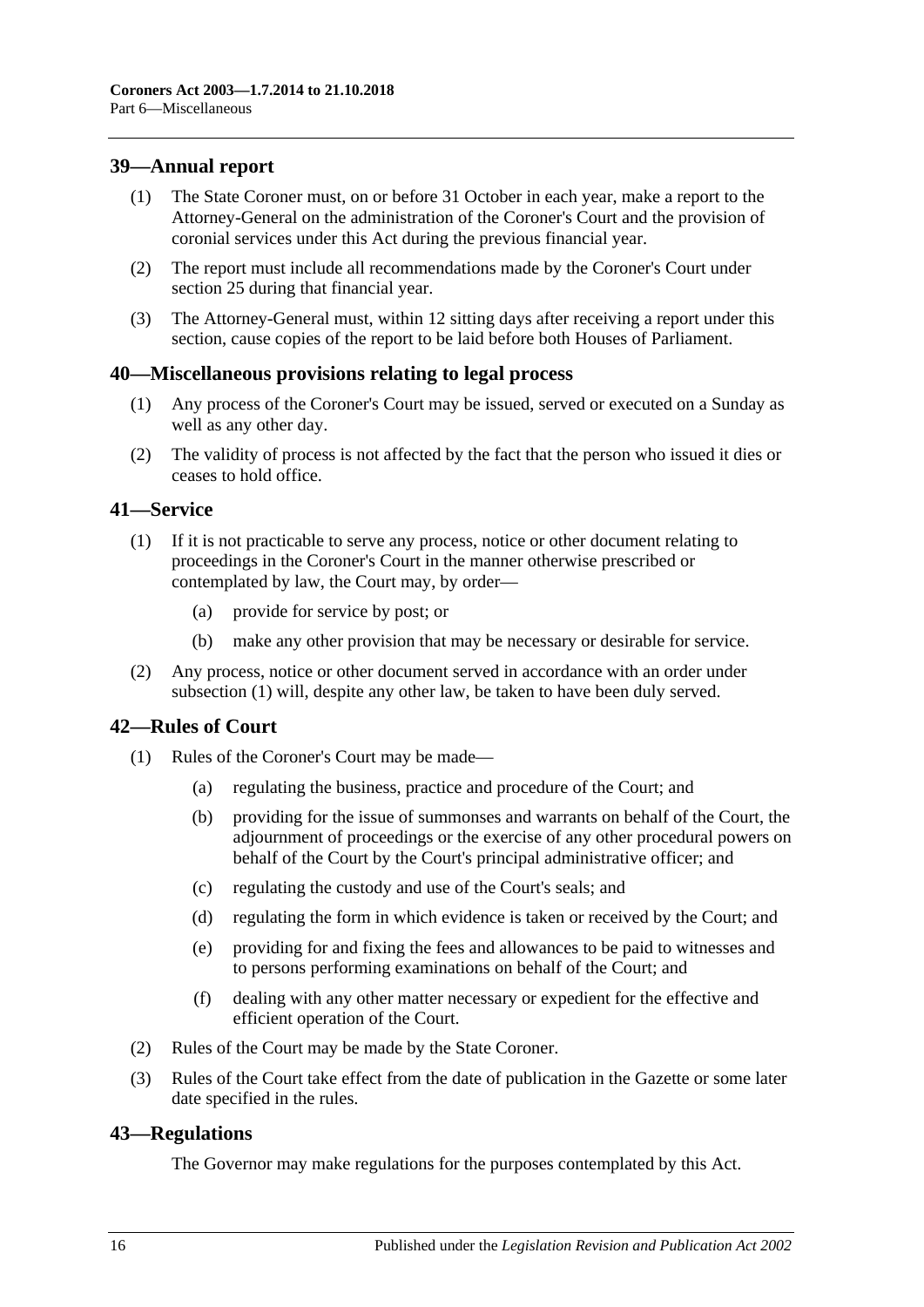# <span id="page-16-0"></span>**Schedule—Transitional provisions Part 16—Transitional provisions**

# <span id="page-16-1"></span>**25—Transitional provisions**

- (1) A person holding office under the *[Coroners Act](http://www.legislation.sa.gov.au/index.aspx?action=legref&type=act&legtitle=Coroners%20Act%201975) 1975* (the *repealed Act*) immediately before the commencement of this Act will, on that commencement, continue in office for the balance of the person's term, subject to this Act.
- (2) If an inquest held under the repealed Act had not been completed before the commencement of this Act, the proceedings will continue under this Act as if the coroner holding the inquest were the Coroner's Court.
- (3) This Act applies in relation to a notification of death to a coroner or police officer under the repealed Act (whether made before or after the commencement of this Act and whether or not the death is a reportable death under this Act) as if it were a notification of a reportable death under this Act.
- (4) This Act applies to a finding of a coroner under the repealed Act as if it were a finding of the Coroner's Court under this Act.
- (5) This clause must be read in conjunction with section 16 of the *[Acts Interpretation](http://www.legislation.sa.gov.au/index.aspx?action=legref&type=act&legtitle=Acts%20Interpretation%20Act%201915)  Act [1915](http://www.legislation.sa.gov.au/index.aspx?action=legref&type=act&legtitle=Acts%20Interpretation%20Act%201915)*.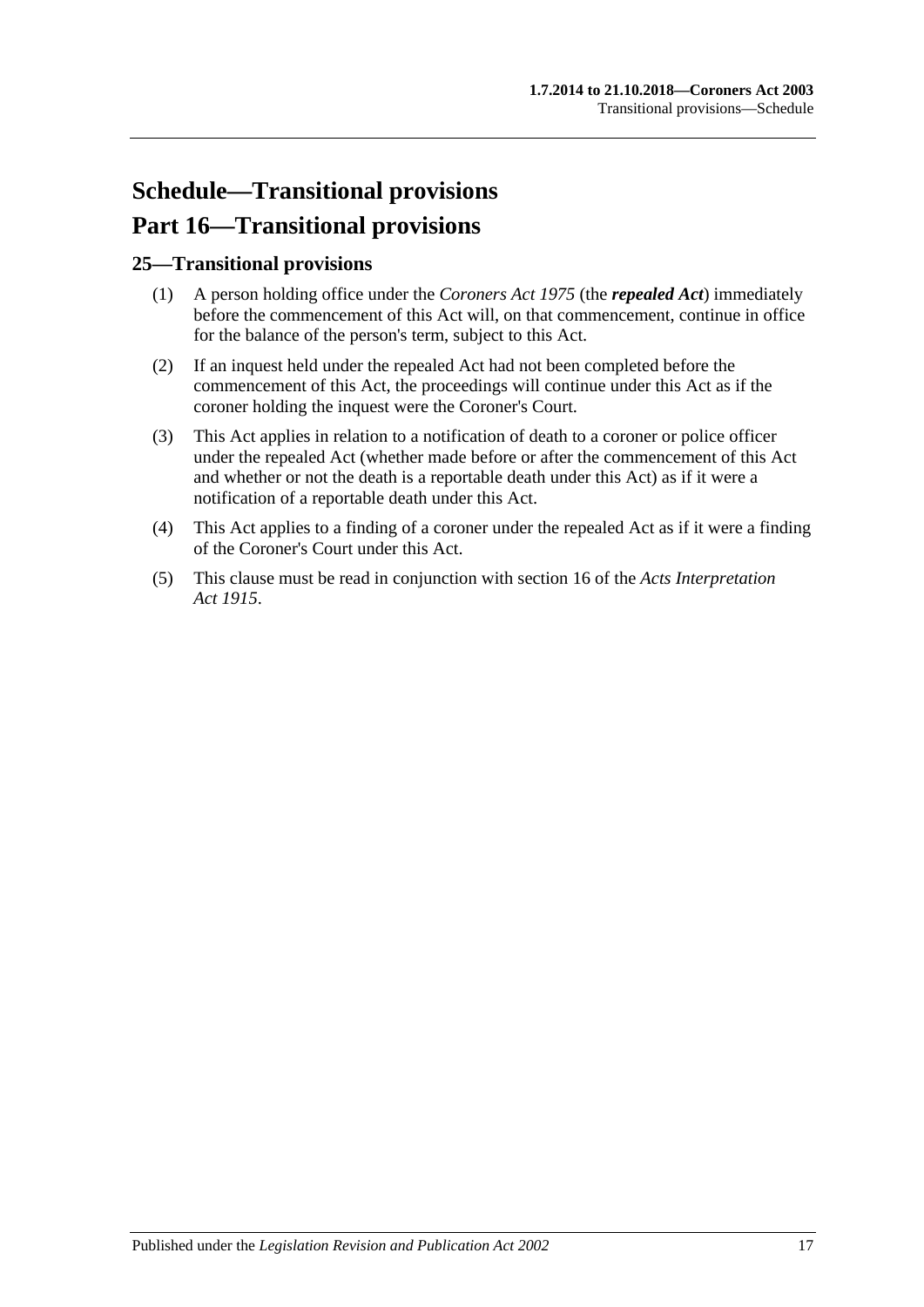# <span id="page-17-0"></span>**Legislative history**

# **Notes**

- Amendments of this version that are uncommenced are not incorporated into the text.
- Please note—References in the legislation to other legislation or instruments or to titles of bodies or offices are not automatically updated as part of the program for the revision and publication of legislation and therefore may be obsolete.
- Earlier versions of this Act (historical versions) are listed at the end of the legislative history.
- For further information relating to the Act and subordinate legislation made under the Act see the Index of South Australian Statutes or www.legislation.sa.gov.au.

# **Legislation repealed by principal Act**

The *Coroners Act 2003* repealed the following:

*Coroners Act 1975*

# **Legislation amended by principal Act**

The *Coroners Act 2003* amended the following:

*Births, Deaths and Marriages Registration Act 1996 Births, Deaths and Marriages Registration Regulations 1996 Correctional Services Act 1982 Courts Administration Act 1993 Cremation Act 2000 Evidence Act 1929 Freedom of Information Act 1991 Harbors and Navigation Act 1993 Juries Act 1927 Local Government (Cemetery) Regulations 1995 Road Traffic Act 1961 Summary Offences Act 1953 Transplantation and Anatomy Act 1983*

# **Principal Act and amendments**

New entries appear in bold.

|         | Year No | Title             | Assent | Commencement                                          |
|---------|---------|-------------------|--------|-------------------------------------------------------|
| 2003 33 |         | Coroners Act 2003 |        | 31.7.2003 1.7.2005 ( <i>Gazette 23.6.2005 p1899</i> ) |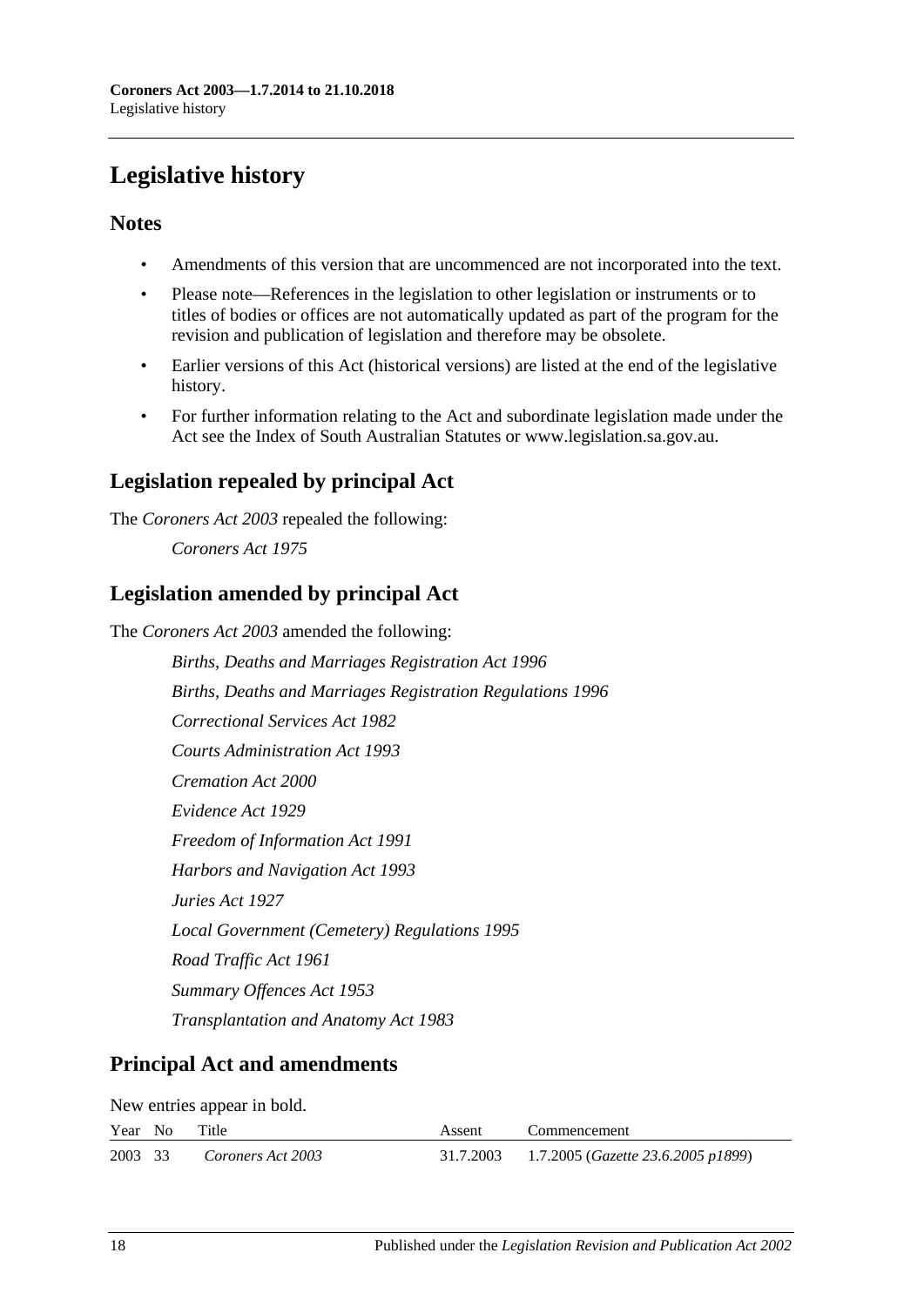| 2006   | -10 | Statutes Amendment (Disposal of<br>Human Remains) Act 2006                                                | 29.6.2006  | Pt 3 (s $6$ )—24.7.2006 ( <i>Gazette</i> 20.7.2006<br>p2335       |
|--------|-----|-----------------------------------------------------------------------------------------------------------|------------|-------------------------------------------------------------------|
| 2008   | 3   | Health Care Act 2008                                                                                      | 13.3.2008  | Sch 4 (cl 5)-1.7.2008 (Gazette<br>26.6.2008 p2563)                |
| 2009   | 84  | <b>Statutes Amendment (Public Sector</b><br>Consequential Amendments) Act 2009                            | 10.12.2009 | Pt 38 (s 70)-1.2.2010 ( <i>Gazette</i><br>28.1.2010 p320)         |
| 2010 5 |     | <b>Health Practitioner Regulation</b><br>National Law (South Australia) Act<br>2010                       | 1.7.2010   | Sch 1 (cl 7)—1.7.2010 ( <i>Gazette 1.7.2010</i><br><i>p3338</i> ) |
| 2011   | -18 | Coroners (Reportable Death)<br>Amendment Act 2011                                                         | 26.5.2011  | 26.5.2011                                                         |
| 2013   | 12  | <b>Advance Care Directives Act 2013</b>                                                                   | 18.4.2013  | Sch 1 (cl 14)-1.7.2014 ( <i>Gazette</i><br>6.2.2014p546           |
| 2013   | 26  | <i>Magistrates (Miscellaneous)</i><br>Amendment Act 2013                                                  | 27.6.2013  | Sch 1 (cl 1)-4.7.2013 ( <i>Gazette 4.7.2013</i><br><i>p</i> 2970) |
| 2017   | 64  | <b>Children's Protection Law Reform</b><br>(Transitional Arrangements and<br>Related Amendments) Act 2017 | 12.12.2017 | Pt 11 (s $61$ )-22.10.2018 ( <i>Gazette</i><br>19.12.2017 p5119)  |

# **Provisions amended**

New entries appear in bold.

| Entries that relate to provisions that have been deleted appear in italics. |  |  |  |  |  |
|-----------------------------------------------------------------------------|--|--|--|--|--|
|-----------------------------------------------------------------------------|--|--|--|--|--|

| Provision      |                                | How varied                                                            | Commencement |  |
|----------------|--------------------------------|-----------------------------------------------------------------------|--------------|--|
|                | Long title                     | amended under Legislation Revision and<br><b>Publication Act 2002</b> | 24.7.2006    |  |
| Pt1            |                                |                                                                       |              |  |
| s <sub>2</sub> |                                | omitted under Legislation Revision and<br><b>Publication Act 2002</b> | 24.7.2006    |  |
| s <sub>3</sub> |                                |                                                                       |              |  |
|                | s(3(1))                        | s 3 redesignated as s $3(1)$ by $18/2011$ s $3(3)$                    | 26.5.2011    |  |
|                | corresponding<br>authorisation | inserted by $18/2011$ s 3(1)                                          | 26.5.2011    |  |
|                |                                | corresponding law inserted by $18/2011$ s 3(1)                        | 26.5.2011    |  |
|                |                                | medical practitioner substituted by 5/2010 Sch 1 cl 7                 | 1.7.2010     |  |
|                | reportable death               | amended by 18/2011 s 3(2)                                             | 26.5.2011    |  |
|                |                                | amended by 12/2013 Sch 1 cl 14                                        | 1.7.2014     |  |
|                | s(2)                           | inserted by $18/2011$ s $3(3)$                                        | 26.5.2011    |  |
| Pt 2           |                                |                                                                       |              |  |
| s <sub>4</sub> |                                |                                                                       |              |  |
|                | s(4(3))                        | amended by 26/2013 Sch 1 cl 1                                         | 4.7.2013     |  |
| Pt 4           |                                |                                                                       |              |  |
|                | s 21                           |                                                                       |              |  |
|                | $s \, 21(1)$                   | amended by 18/2011 s 4                                                | 26.5.2011    |  |
|                | s 23                           |                                                                       |              |  |
|                | $s\,23(6)$                     | amended by 3/2008 Sch 4 cl 5                                          | 1.7.2008     |  |